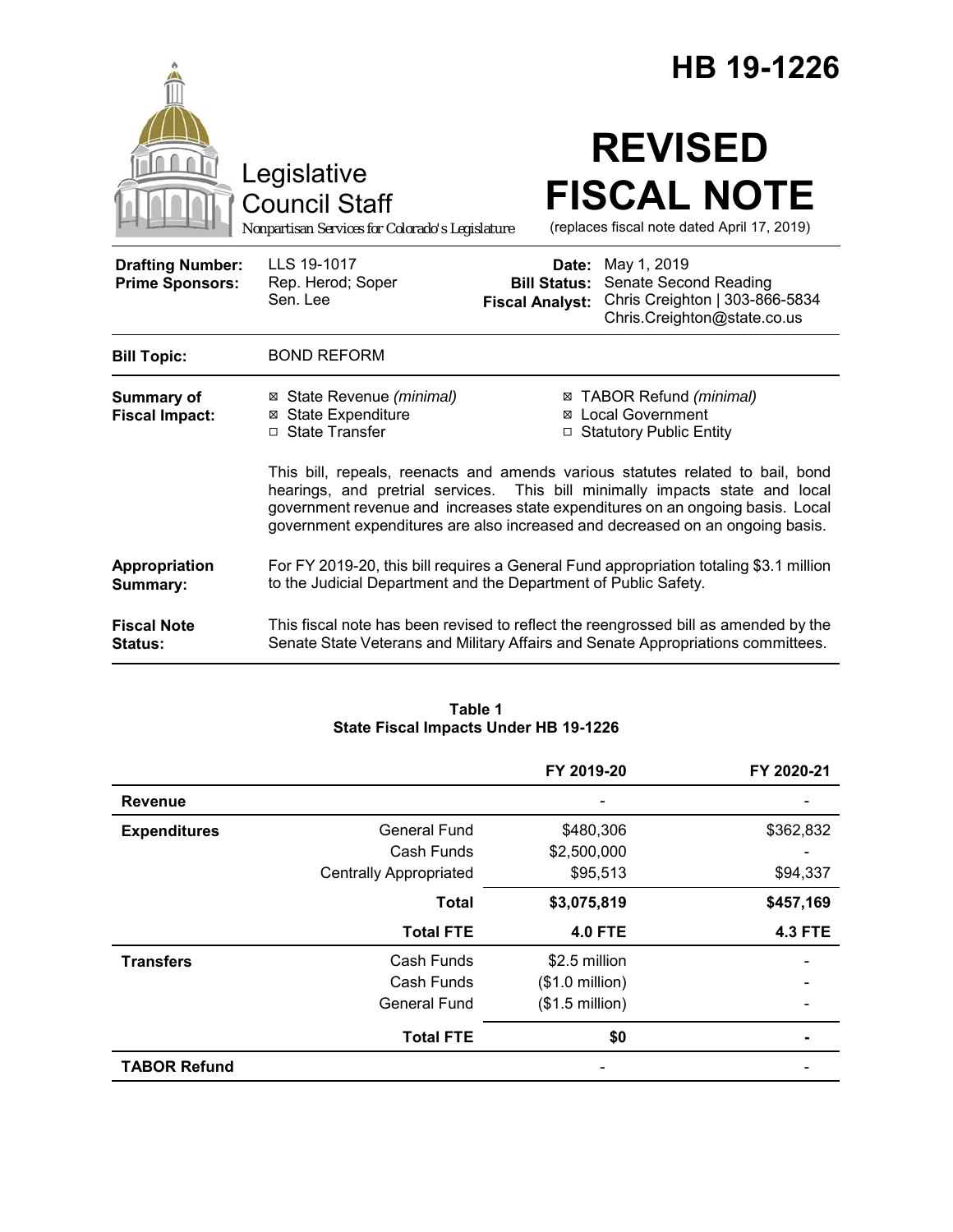# **Summary of Legislation**

This bill repeals, reenacts, and amends various statutes related to bail, bond hearings, and pretrial services as discussed below.

**Bond hearing considerations.** The least restrictive bond conditions that do not include monetary requirements must be used for any offenders not released through the pretrial screening process. The bill specifies considerations that must be made by the court in setting bond for the offender and the types of bonds that may be used. The court must order the commencement of the criminal proceedings within three days of the initial hearing, excluding weekends and holidays, unless good cause is shown for additional time or the parties to the case agree to additional time. A defendant in custody has scheduling preference over other court matters. This bill specifies procedures for how a defendant, prosecuting attorney, or bonding commissioner can ask for a review and modification of a bond.

**Judicial district pretrial services.** By March 31, 2020, this bill requires each judicial district to develop the following which must be implemented by July 1, 2020:

- a pretrial release screening process to assess each arrested offender as soon as possible and no later than 24 hours after admission to a detention center;
- an administrative order of the chief judge of the judicial district that specifies written criteria allowing for the immediate pretrial release of certain persons detained on a summons or unsecured personal recognizance bond without monetary conditions and without an initial pretrial hearing. Each district must obtain input from at least one person that was incarcerated in the district because of an inability to pay a monetary bond.

The Office of the State Court Administrator must develop statewide standards and guidelines for pretrial release screening and release criteria. The standards and guidelines must be developed in conjunction with nationally relevant research and best practice models. Each Chief Judge of a judicial district must designate a person, agency, or program for each detention facility in the district to conduct pretrial screening, and must identify a bonding and release commissioner who is authorized to release defendants without monetary bond conditions.

**County pretrial services.** Under current law, counties are encouraged, but not required, to establish pretrial services programs. This bill requires all counties, and city and counties to establish pretrial services by July 1, 2020. Under the bill, a community advisory board must be established in each judicial district to create a plan for the pretrial services program. The Chief Judge of a district must approve of the pretrial services plan before it is established. Such programs may be administered by the county or through a contract with a private nonprofit entity or an intergovernmental agreement with another local government. Counties cannot contract with a for-profit entity for the provision of a pretrial services program. Minimum standards and reporting requirements for each pretrial services program are specified in the bill.

The Pretrial Services Cash Fund is created for the purpose of operating or assisting in the operation of a county pretrial service program. Counties are encouraged to seek funding to implement locally-based pretrial programs. This includes, but is not limited to, program development, assessment services, contract services, and supervision services. The fund consists of any money appropriated by the General Assembly and the State Court Administrator is authorized to accept gifts, grants, and donations from any public or private donor. The state court administrator must create an annual funding formula to distribute funds from this cash fund to counties that request pretrial services. All counties are eligible for this funding and counties without pretrial services are to be given priority.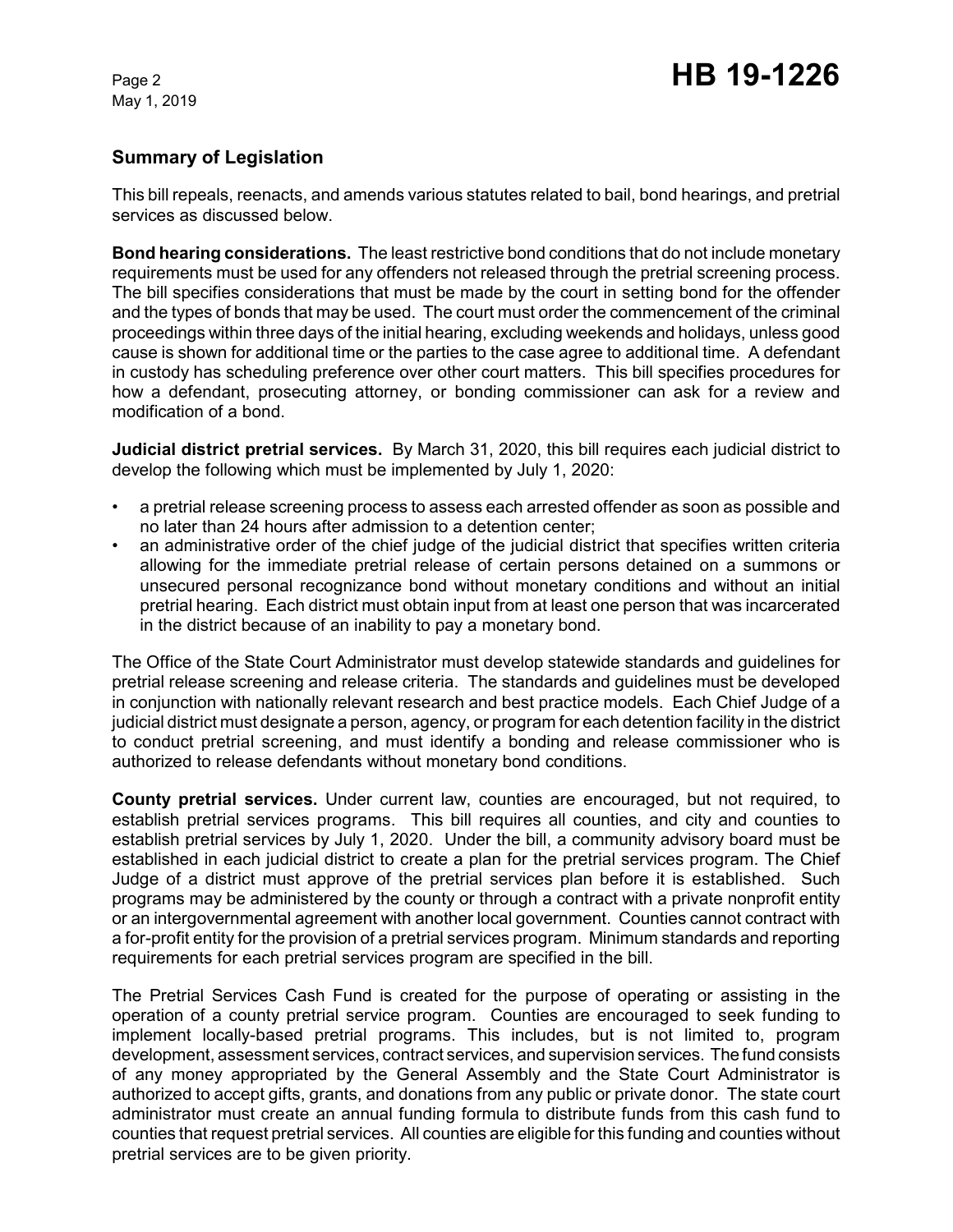**Pretrial services compliance.** If a county is unable to establish a pretrial services program, the county must submit a statement of inability to comply that outlines the reasons for being unable to establish a program. Waiver requests must be reviewed by the Office of the State Court Administrator. The office must also determine if any technical assistance can be provided to the county seeking a waiver and submit an annual report to the General Assembly listing of all waiver requests with recommendations on how to create a pretrial services program in every county in the state.

**Rask assessment instrument.** The Office of the State Court Administrator must review and approve empirically developed and validated risk assessment instruments to be used by pretrial services programs. Beginning July 1, 2021 any risk assessment instrument must be evaluated, developed, and validated in Colorado to maximize accuracy and minimize race, ethnicity, or gender bias. The Division of Criminal Justice in the Department of Public Safety must evaluate any approved assessment instrument. The results of these studies are to be presented to General Assembly. The bill specifies what information must be collected by jurisdicitons using a risk assessment tool.

### **State Revenue**

Beginning in the current FY 2018-19, this bill impacts state cash fund revenue from bond forfeitures, traffic warrant fees, and gifts, grants, and donations. Overall, a minimal revenue decrease is expected. Bond forfeitures and traffic warrant fees are subject to TABOR; however, gifts, grants, and donations are not.

**Bond forfeitures.** To the extent that more defendants are released on a non-monetary bond, this bill decreases bond forfeiture revenue. From 2015 to 2017 there were an average of 965 bond forfeitures per year which resulted in the collection of an average of \$306,786 in total cash fund revenue from these forfeitures. This decrease is assumed to be minimal.

**Traffic warrant fee.** Under current law, a \$30 outstanding judgement warrant fee is assessed for the failure to appear in court in traffic cases. To the extent that non-monetary bonds are issued for traffic offenses, this bill could result in an increase in the number of instances where a defendant fails to appear on a traffic case and will thus increase traffic warrant fee revenue. A high level of compliance is assumed for any non-monetary bonds issued on traffic offenses; therefore, this increase is assumed to be minimal.

**Gifts, grants, and donations.** This bill authorizes the collection of gifts, grants, and donations which will increase state cash fund revenue. As of this writing, no source of gifts, grants, and donations have been identified.

## **State Transfers**

For FY 2019-20 only, this bill requires the following transfers to the Pretrial Services Cash Fund totaling \$2.5 million. Specifically, the bill requires:

- \$1.5 million to be transferred from the Offender Services Cash Fund; and
- \$1.0 million to be transferred from the General Fund**.**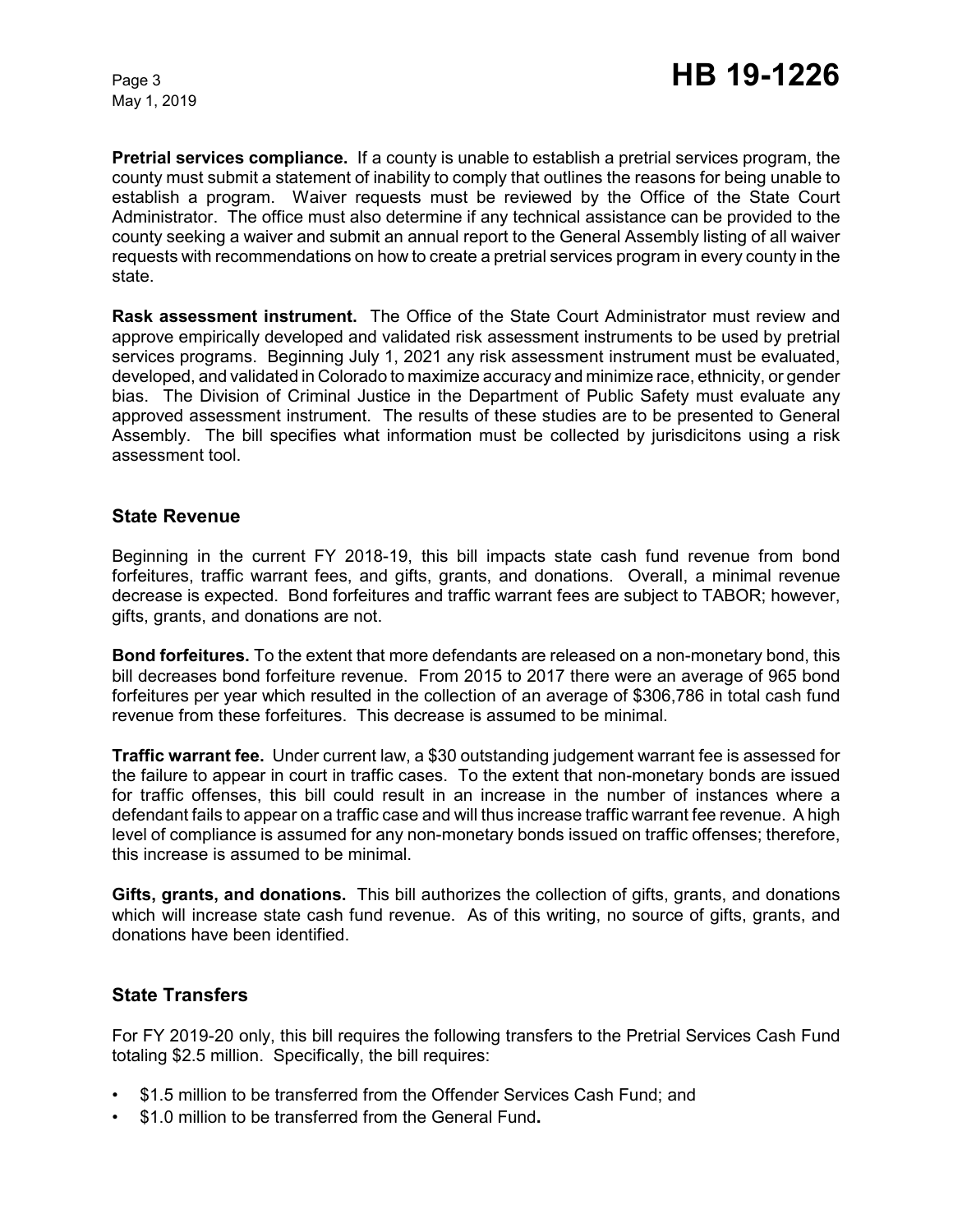## **State Expenditures**

This bill increases state expenditures in the Judicial Department and the Department of Public Safety by a total of \$3.1 million and 4.0 FTE in FY 2019-20 and \$457,169 and 4.3 FTE FY 2020-21. Theses costs will be partially offset by a decrease in trial court costs and workload. These impacts are shown in Table 2 and discussed below.

| <b>Cost Components</b>                             |                  | FY 2019-20     | FY 2020-21     |
|----------------------------------------------------|------------------|----------------|----------------|
| <b>Judicial Department</b>                         |                  |                |                |
| <b>Personal Services</b>                           |                  | \$306,541      | \$334,409      |
| Operating Expenses and Capital Outlay Costs        |                  | \$23,712       | \$4,900        |
| Pretrial Services Website/Data Collection Tool     |                  | \$110,240      |                |
| <b>County Pretrial Services Funding</b>            |                  | \$2,500,000    |                |
| Centrally Appropriated Costs*                      |                  | \$86,119       | \$86,626       |
| FTE - Personal Services                            |                  | 3.7 FTE        | 4.0 FTE        |
| <b>Judicial Department (Subtotal)</b>              |                  | \$3,026,612    | \$425,935      |
| <b>Department of Public Safety</b>                 |                  |                |                |
| <b>Personal Services</b>                           |                  | \$21,013       | \$22,923       |
| <b>Operating Expenses and Capital Outlay Costs</b> |                  | \$600          | \$600          |
| Consultant                                         |                  | \$18,200       |                |
| Centrally Appropriated Costs*                      |                  | \$9,394        | \$7,711        |
| FTE - Personal Services                            |                  | 0.3 FTE        | 0.3 FTE        |
| <b>Department of Public Safety (Subtotal)</b>      |                  | \$49,207       | \$31,234       |
|                                                    | Total            | \$3,075,819    | \$457,169      |
|                                                    | <b>Total FTE</b> | <b>4.0 FTE</b> | <b>4.3 FTE</b> |

#### **Table 2 Expenditures Under HB 19-1226**

 *\* Centrally appropriated costs are not included in the bill's appropriation.*

**State Court Administrator's Office.** The Judicial Department requires 4.0 FTE to develop statewide pretrial service program standards and guidelines. This staff will also develop and administer a county pretrial service funding model, develop an inability to comply form, provide technical assistance to counties that cannot establish a pretrial services program, evaluate and make recommendations on what is needed to establish a pretrial services programs in all counties, review data, and create reports. Costs in FY 2019-20 include standard operating and capital outlay and are prorated for the General Fund paydate shift.

**Pretrial services website.** The Judicial Department requires \$110,240 to create a website to collect pretrial services data to be used for evaluation, report creation, and future recommendations. This requires 1,040 hours of programming at a cost of \$106 per hour to develop this site and allow for pretrial services programs to update data to the department.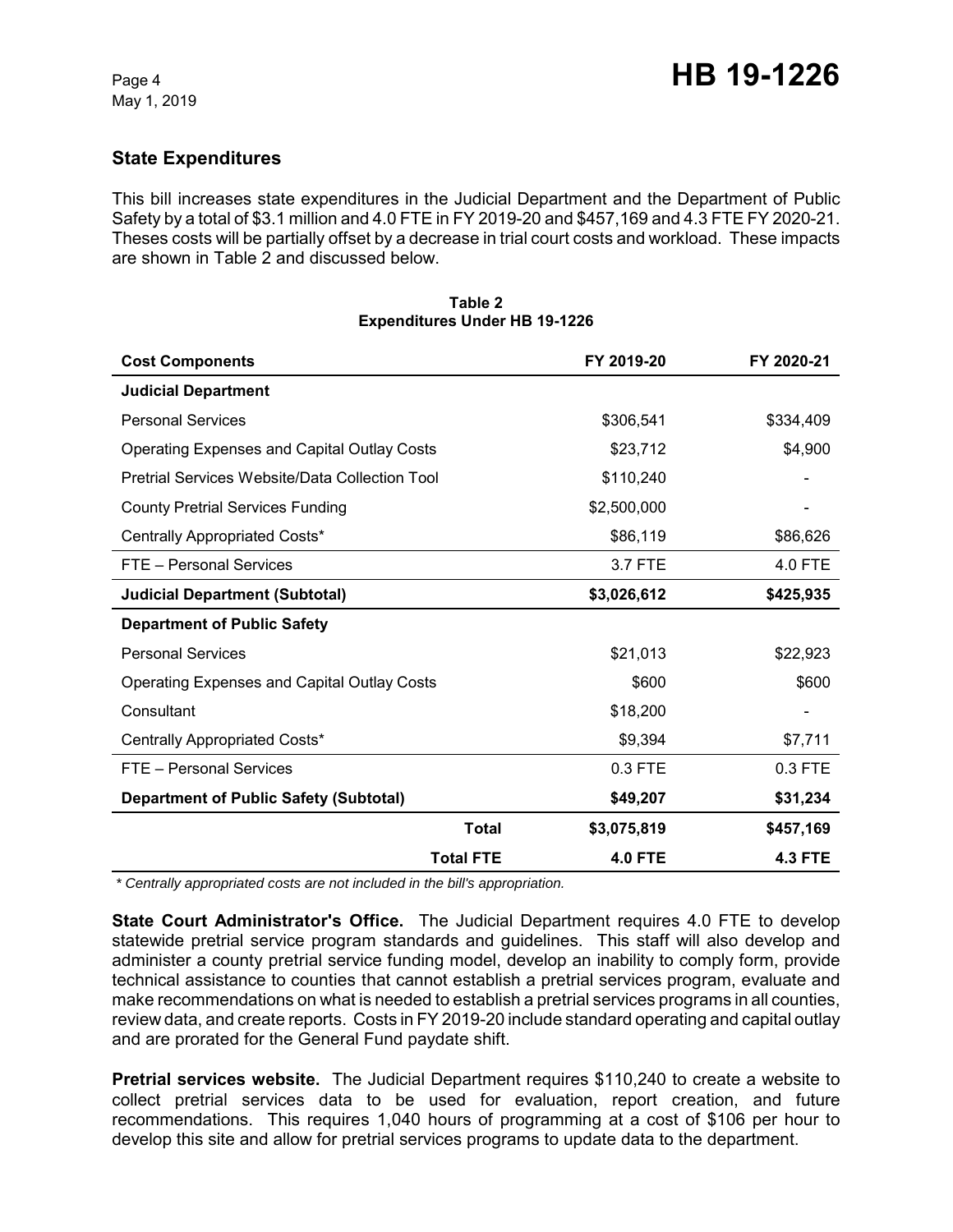**Trial court workload.** Trial court workload may both increase and decrease under this bill. To the extent that more offenders are released on bond prior to an initial hearing, workload will decrease. However, by adding additional criteria that must be considered when making bonding decisions, workload is increased. Workload will also increase if more offenders fail to appear in court on non-monetary bonds to produce a bench warrant and conduct a rehearing. Overall, a minimal workload decrease is expected and any adjustments in appropriations will be addressed through the annual budget process.

**County pretrial services funding.** This bill encourages counties to seek funding from the Pretrial Services Cash Fund to establish or administer pretrial services programs and \$2.5 million is appropriated to the fund for this purpose in FY 2019-20. Cost to provide pretrial services in the counties that do not have such a program are estimated at \$6.5 million. Because this cost depends on how the pretrial services program is established in each county, the number of offenders supervised, and the number of counties that submit an inability to comply form, the exact FY 2019-20 cost cannot be estimated. It is assumed that the Office of the State Court Administer will provide county pretrial services funding based on actual county costs after requests for funds are received and prioritized based on need. It is further assumed that the Judicial Department will request an annual appropriation to pay for county pretrial service program costs through the annual budget process after FY 2019-20.

**Department of Public Safety.** It is assumed the Department of Public Safety will contract with a consultant to evaluate any approved risk assessment tools for accuracy and bias and that 91 hours of consultant time are needed at a rate of \$200 per hour in FY 2019-20 and every three years thereafter. The department also requires 0.3 FTE for a statistical analyst that will gather data, assist in the assessment tool evaluation, and write reports. Standard operating costs are included for this position and costs are prorated in FY 2019-20 for the General Fund paydate shift.

**Centrally appropriated costs.** Pursuant to a Joint Budget Committee policy, certain costs associated with this bill are addressed through the annual budget process and centrally appropriated in the Long Bill or supplemental appropriations bills, rather than in this bill. These costs, which include employee insurance and supplemental employee retirement payments, are estimated to be \$95,513 in FY 2019-20 and \$94,337 in FY 2020-21.

## **Local Government**

Overall, this bill is expected to impact local government revenue, costs, and workload, as described below. The exact impact will vary by county depending on the caseload, existing pretrial service programs, staffing levels and future decisions how pretrial services are to be provided.

**District attorneys.** This bill both increases and decreases district attorney workload. Workload will increase to assist in the creation of county pretrial services in counties that do not already have such services. Workload will also increase to ensure the filing of cases within three days after an initial hearing and to attend additional bond reconsideration hearings. Workload to prepare for and attend bond hearings is decreased because more offenders will be released through pretrial service programs before such a hearing occurs.